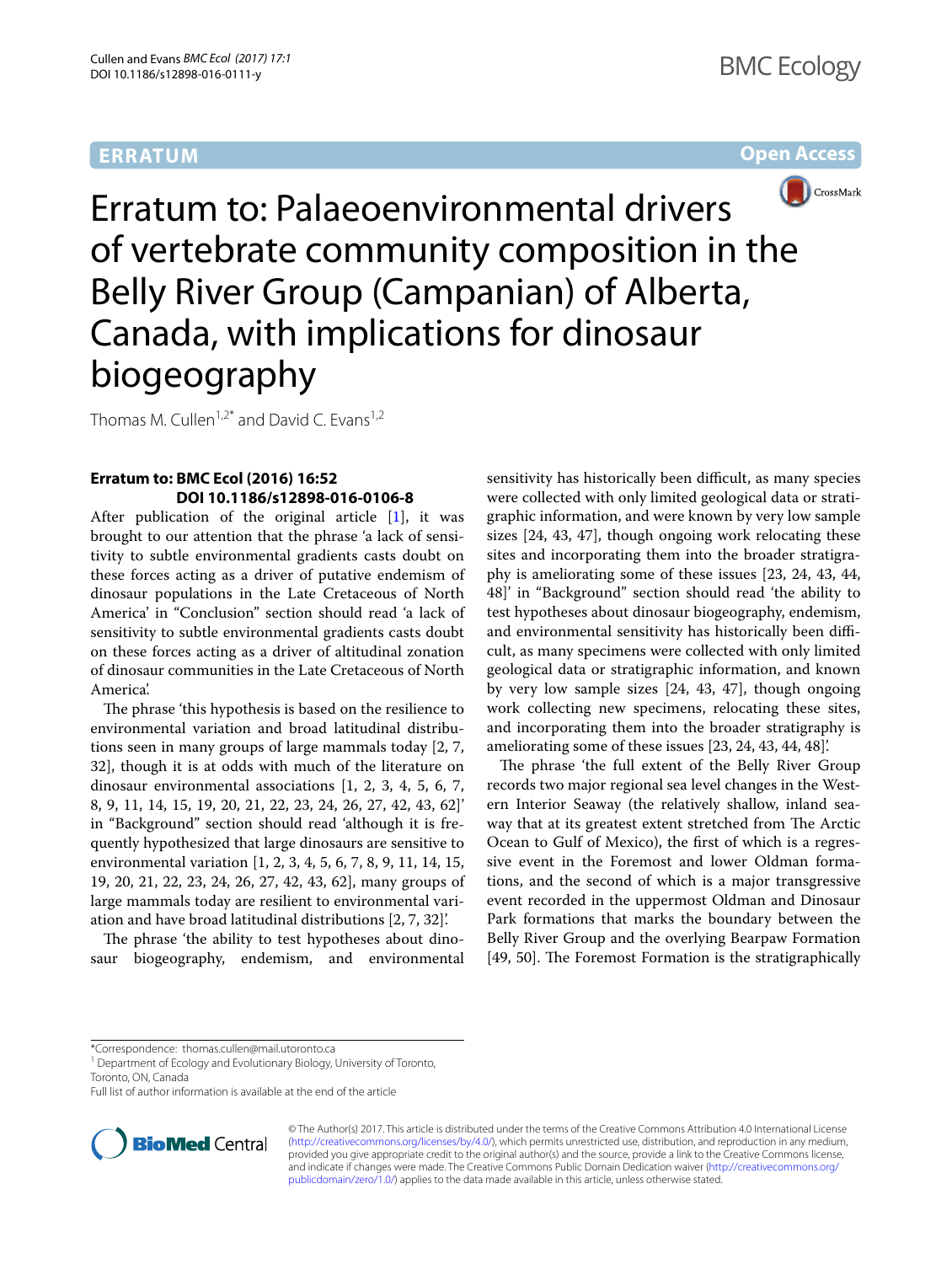lowest unit within the Belly River Group, and gradationally overlies the marine shales of the Pakowki Formation' in "Background" section should read 'the full extent of the Belly River Group records two major regional sea level changes in the Western Interior Seaway (the relatively shallow, inland seaway that at its greatest extent stretched from the Arctic Ocean to the Gulf of Mexico), the first of which is a regressive event in the Foremost and lower Oldman formations, and the second of which is a major transgressive event recorded in the uppermost Oldman and Dinosaur Park formations that marks the transition between the Belly River Group and the overlying Bearpaw Formation [49, 50]. The Foremost Formation is the stratigraphically lowest unit within the Belly River Group, and conformably overlies the marine shales of the Pakowki Formation'.

The phrase 'given the ongoing debate regarding the putatively narrow associations of dinosaurs with particular environments, locations, and/or geological formations, this study seeks to use the largest Cretaceous vertebrate microsite dataset yet assembled to first confirm the previously suggested associations between faunal assemblages and differing environments, and then use those as a proxy to test for differences in dinosaur assemblages in the time-equivalent sections of the Dinosaur Park and Oldman formations' in "Background" section should read 'given the ongoing debate regarding the putatively narrow associations of dinosaurs with particular environments, locations, and/or geological formations, this study uses the largest Cretaceous vertebrate microsite dataset yet assembled to first test the previously suggested associations between faunal assemblages and differing environments, and then use those as a proxy to test for differences in dinosaur assemblages in the time-equivalent sections of the Dinosaur Park and Oldman formations'.

The phrase 'the separate time-equivalent DPP and MRM clusters provide further support to the hypothesis that at least some of the differences in microsite faunal assemblage structure is the result of endemism related to environmental variation across the palaeolandscape' in "Discussion" section should read 'the separate timeequivalent DPP and MRM clusters provide further support to the hypothesis that at least some of the differences in microsite faunal assemblage structure is the result of biogeographic differences related to environmental variation across the palaeolandscape'.

In addition, the phrase 'it is also possible that the palaeoenvironmental interpretation of these formations and sampling areas is more complex than originally described [50], though, pending future geological revisions, there is currently no reason to think this is the case. The relative similarity of the dinosaur faunal assemblages of DPP and MRM, and how those contrast to the differences seen in the rest of the vertebrate faunal assemblage between these areas and throughout the extent of the Belly River Group, runs counter to the longstanding idea that dinosaurs, including large bodied taxa like hadrosaurs and ceratopsians, are sensitive to relatively small environmental changes across the palaeolandscape, and that this sensitivity is the cause of the large diversity of geographically or formationally restricted taxa known from the Late Cretaceous of western North America [1, 2, 3, 4, 5, 6, 7, 8, 11, 19, 20, 21, 22, 23, 24, 27, 39, 43, 70]' in "Discussion" section should read 'it is also possible that the palaeoenvironmental interpretation of these formations and sampling areas is more dynamic than originally described [50], though, pending future geological investigations, there is currently no reason to think this is the case. The relative similarity of the dinosaur faunal assemblages of DPP and MRM, and how those contrast to the differences seen in the rest of the vertebrate faunal assemblage between these areas and throughout the extent of the Belly River Group, does not support the idea that dinosaurs, including large bodied taxa like hadrosaurs and ceratopsians, are sensitive to relatively small environmental changes across the regional palaeoenvironmental landscape. How this plays out over continental scales and between basins is currently unclear, but at least in terms of community composition measured at the family level, large bodied herbivore communities seem to exhibit little variation over the altitudinal transects considered here [1, 2, 3, 4, 5, 6, 7, 8, 11, 19, 20, 21, 22, 23, 24, 27, 39, 43, 70]'.

The phrase 'the subsample analyses of dinosaur and theropod assemblages, and their comparisons to the broader vertebrate assemblages, suggest one of two possible conclusions: either (a) dinosaurs are not sensitive to subtle changes in altitudinal and latitudinal palaeoenvironmental gradients, and/or (b) the differences in environment between the pre-LCZ Dinosaur Park Formation of DPP and the upper Oldman Formation of MRM have been overstated. The higher proportion of batoids in DPP than MRM across this same interval suggests that the more coastally-influenced terrestrial environment of DPP is genuine, providing evidence against the long-held idea that dinosaur communities were particularly sensitive to small-scale environmental gradients, such as paralic (coastal) to alluvial (inland) regimes within a single depositional basin. Further research is required to fully answer this question, though it is possible that consistently high rates of evolution and niche partitioning among species within each of the sampled dinosaur families were more responsible for the high diversity and frequent turnovers in dinosaur taxa throughout the Late Cretaceous of North America than any particular sensitivity to subtle